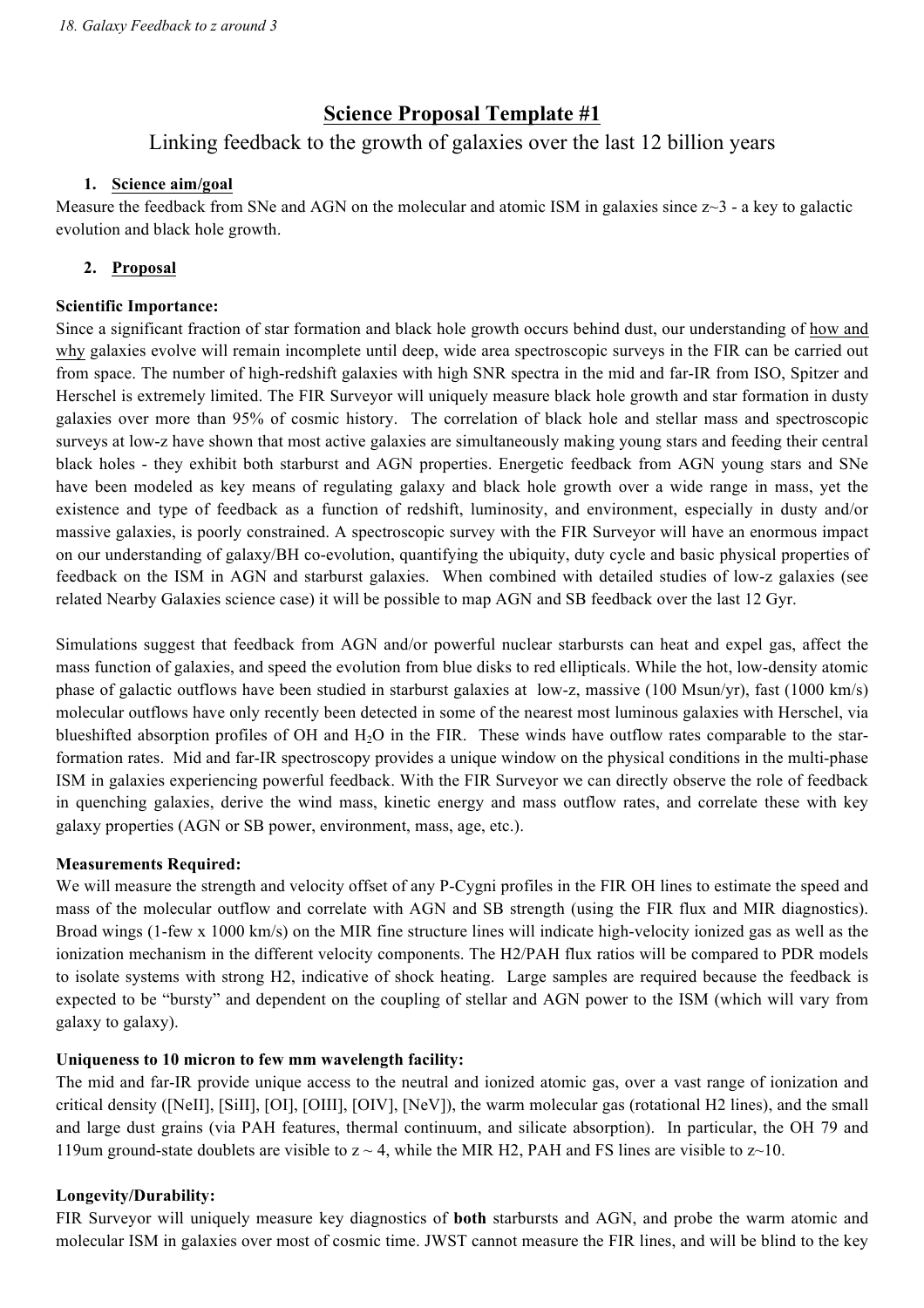MIR diagnostic features at  $z > 1$  (except the 3.3 PAH 6.2 PAH [to z~3]). ALMA can spatially resolve broad wings on CO lines in individual sources, but will never undertake a wide-area survey, and cannot constrain the multiphase atomic and molecular ISM central to these outflows*.*



*Above*: Representative simulation of a Milky Way galaxy at z=3.4 showing its feedback-driven, multi-phase structure in cold (< 1000K) gas (magenta), warm  $(10^4 - 10^6 K)$  gas (green) and hot  $(10^6 K)$  gas (red), from Hopkins +14. By z=0 this galaxy settles down to a spiral disk. *Right*: Herschel/PACS OH spectra and fits of the molecular outflow in Mrk 231. Light blue is the high velocity outflow  $(1700 \text{ km s}^{-1})$  carrying 100 Msun  $yr^{-1}$  sr<sup>-1</sup>, and red is the total fit to the spectrum (from Gonzalez-Alfonso) +14). This is an example of a high-velocity, AGN-driven outflow in a local ULIRG seen in molecular gas.



| Parameter                 | Unit       | Required          | <b>Desired</b> | <b>Comments</b>                                                                 |
|---------------------------|------------|-------------------|----------------|---------------------------------------------------------------------------------|
| Wavelength/band           | um         | $20 - 300$        | 10-500         | F.S., dust and molecular abs. at z=1-4                                          |
| Number of targets         |            | 2E <sub>3</sub>   | 2E4            | 100 sources in 10 z, LIR, AGN %, merger bins                                    |
| Survey area               | $\deg^2$   | 3                 | 25             | Overcome cosmic variance, build large samples at $z > 4$ ,<br>find rare objects |
| Angular resolution        | arcsec     | 5                 | $\overline{2}$ | Spectrally/spatially separate pairs/groups                                      |
| Spectral resolution       | 1/D1       | 1000              | 5000           | Matches line-widths, resolves P-cygni profiles                                  |
| Bandwidth                 | dex        | 0.3               | 0.7            | multiple spectral lines per band                                                |
| Continuum Sensitivity     | mJy        | 1                 | 0.2            | 5-sigma, 1hr                                                                    |
| Spectral line sensitivity | $W m^{-2}$ | $2E-21$           | 5E-22          | 5-sigma, 1hr                                                                    |
| Field of Regard           |            | $\frac{1}{2}$ sky | Full sky       | Survey large areas, observe rare objects                                        |

#### **4. Performance Requirements**

**5. Key References:** *Fischer, J., et al. 2010, A&A, 518, L41; Gonzalez-Alfonso, E., et al. 2014, A&A, 561, 27; Hopkins, P.F., et al. 2014, MNRAS, 445, 581; Leroy, A., et al. 2015, ApJ, 814, 83; Madau, P., & Dickinson, M., 2014, ARA&A, 52, 415; Sparre, M., et al. 2015, arXiv:1510.03869; Veilleux, S., et al. 2013, ApJ, 776, 27.*